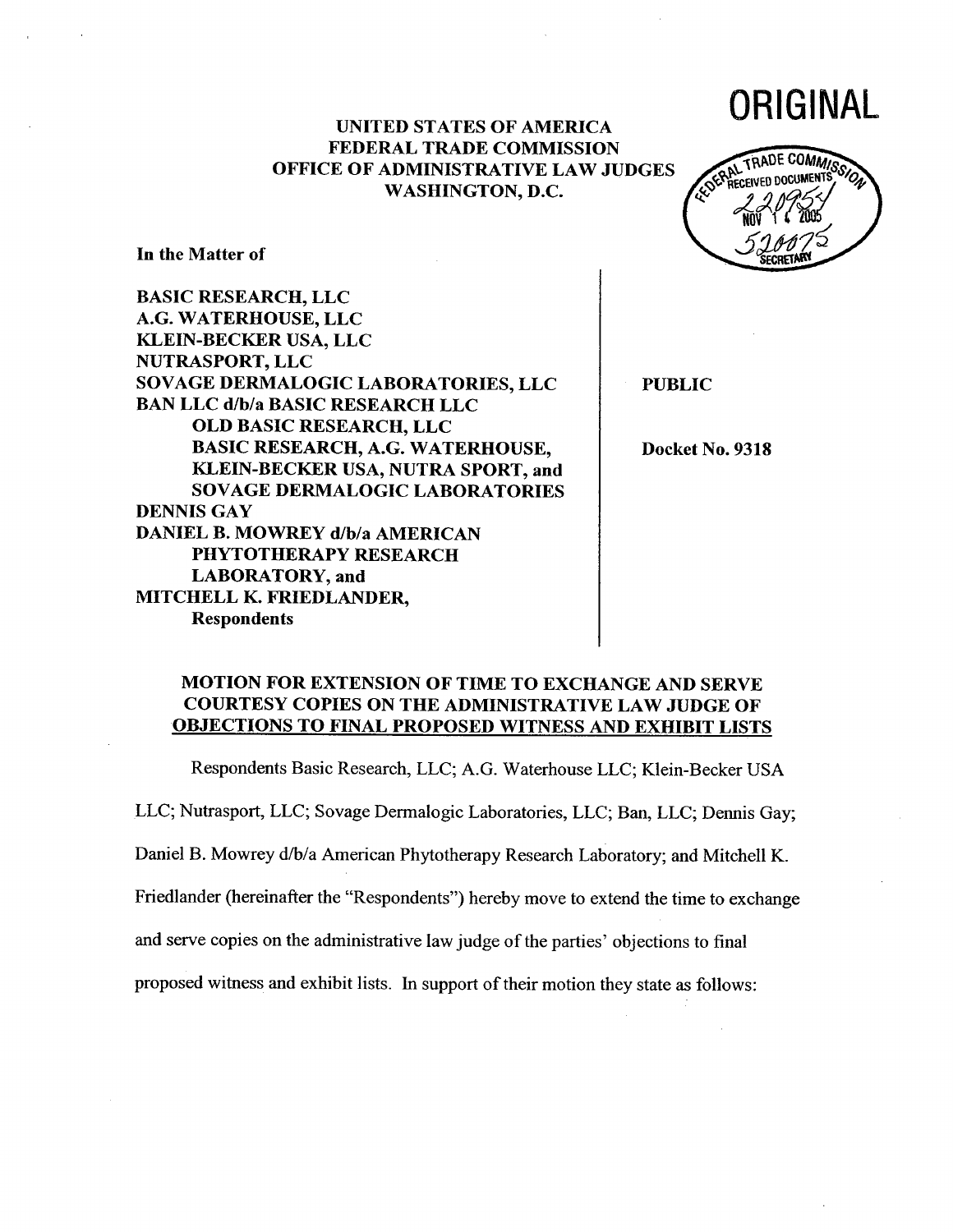- 1. The Court's Second Revised Scheduling Order sets Tuesday, November 15, 2005 as the deadline for the exchange and service of courtesy copies on the ALl of the objections to final proposed witness and exhibit lists.
- 2. The parties exchanged and served courtesy copies on the ALl of the final proposed witness and exhibit lists on November 8,2005, a week before the November 15<sup>th</sup> deadline.
- 3. Each party has designated over 800 multi-page exhibits. In short, the material is voluminous.
- 4. Each party has designated more than 20 witnesses, both fact and expert witnesses.
- 5. While Respondents began working immediately upon receipt of the witness and exhibit lists analyzing the associated material and preparng their objections, they found that a week is insuffcient time to conduct a thorough and complete review of the voluminous multi-page documents identified as exhibits and meet the deadline for exchange and service of those objections.
- 6. The intervening holidays make coordination among all counsel for respondents diffcult warranting the additional extension of time.
- 7. Respondents respectfully request a two week extension of time, until Tuesday, November 29<sup>th</sup>.
- 8. Respondents notified Complaint Counsel and requested an extension. Complaint Counsel agreed to an extension up to an including Wednesday, November 23<sup>rd</sup> but not the following Tuesday, November 29<sup>th</sup>.

2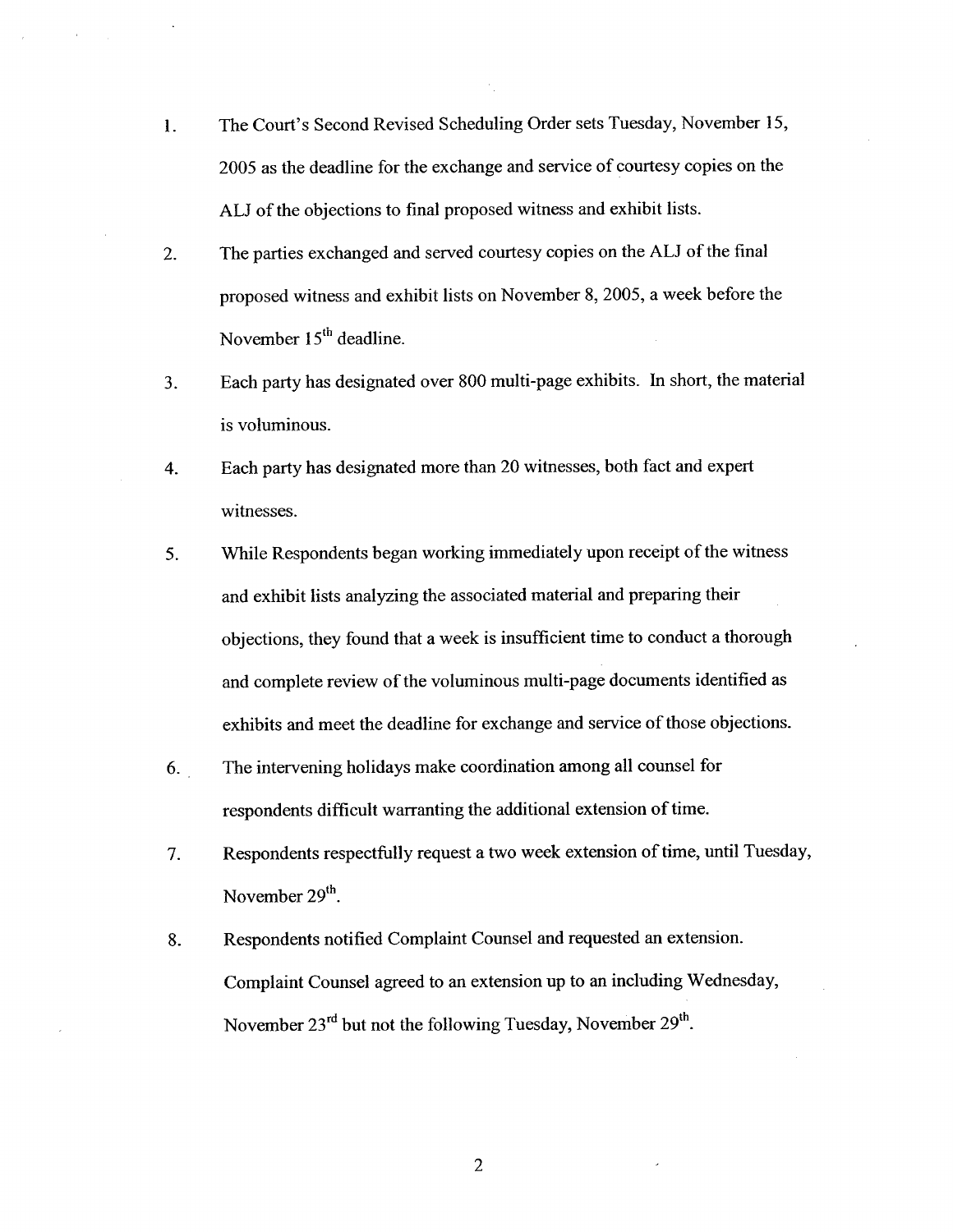- 9. The requested two week extension of time will not affect any other deadline set in the Second Revised Scheduling Order. It will not affect the hearing schedule nor otherwise prejudice the paries.
- 10. A proposed order is attached.

Respectfully submitted,

Jonathan W. Emord<br>Emord & Associates, P.C. 1800 Alexander Bell Drive Suite 200 Reston, VA 20191 TeL. (202) 466-6937 Fax (202) 466-6938

Counsel for Basic Research, LLC A.G. Waterhouse, LLC Klein-Becker USA, LLC Nutrasport, LLC Sovage Dermatologic Laboratories, LLC, BAN, LLC

Stephen E. Nagin Nagin, Gallop & Figueredo, P.A. 18001 Old Cutler Road Miami, Florida 33157 TeL. (305) 854-5353 Fax (305) 854-5351

#### Counsel for Basic Research, LLC

Richard Burbidge, Esq. Burbidge & Mitchell 215 South State Street Suite 920 Salt Lake City, Utah 84111

## Counsel for Dennis Gay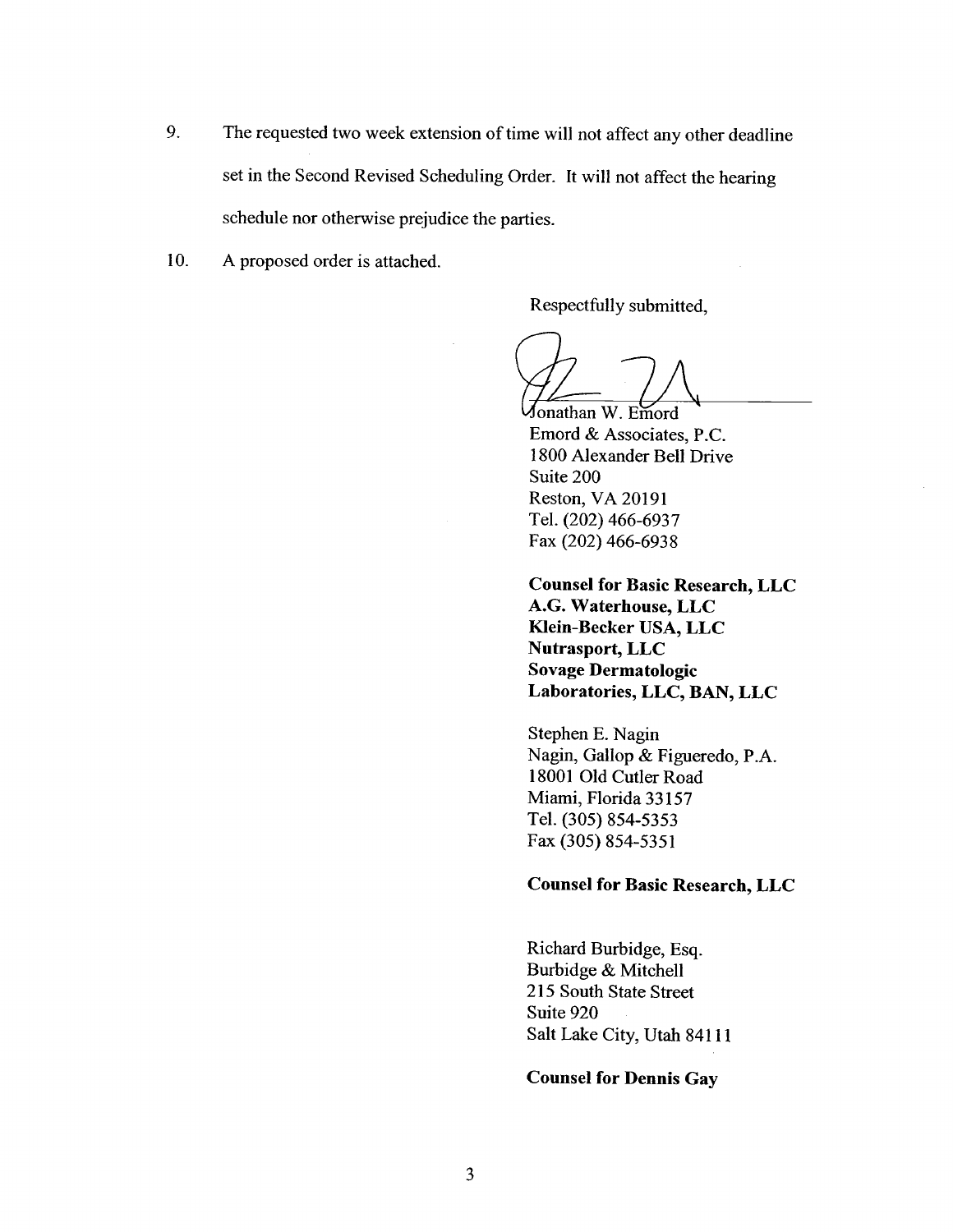Ronald F. Price PETERS SCOFIELD PRICE A PROFESSIONAL CORPORATION 340 Broadway Centre 111 East Broadway Salt Lake City, Utah 84111 Telephone: (80l) 322-2002 Facsimile: (801) 322-2003

Counsel for Respondent Daniel B. **Mowrey** 

 $\bar{\chi}$ 

Mitchell K. Friedlander 5742 West Harold Gatty Drive Salt Lake City, Utah 84111,

Pro se.

Dated: November 14, 2005

 $\alpha$ 

 $\epsilon = 1$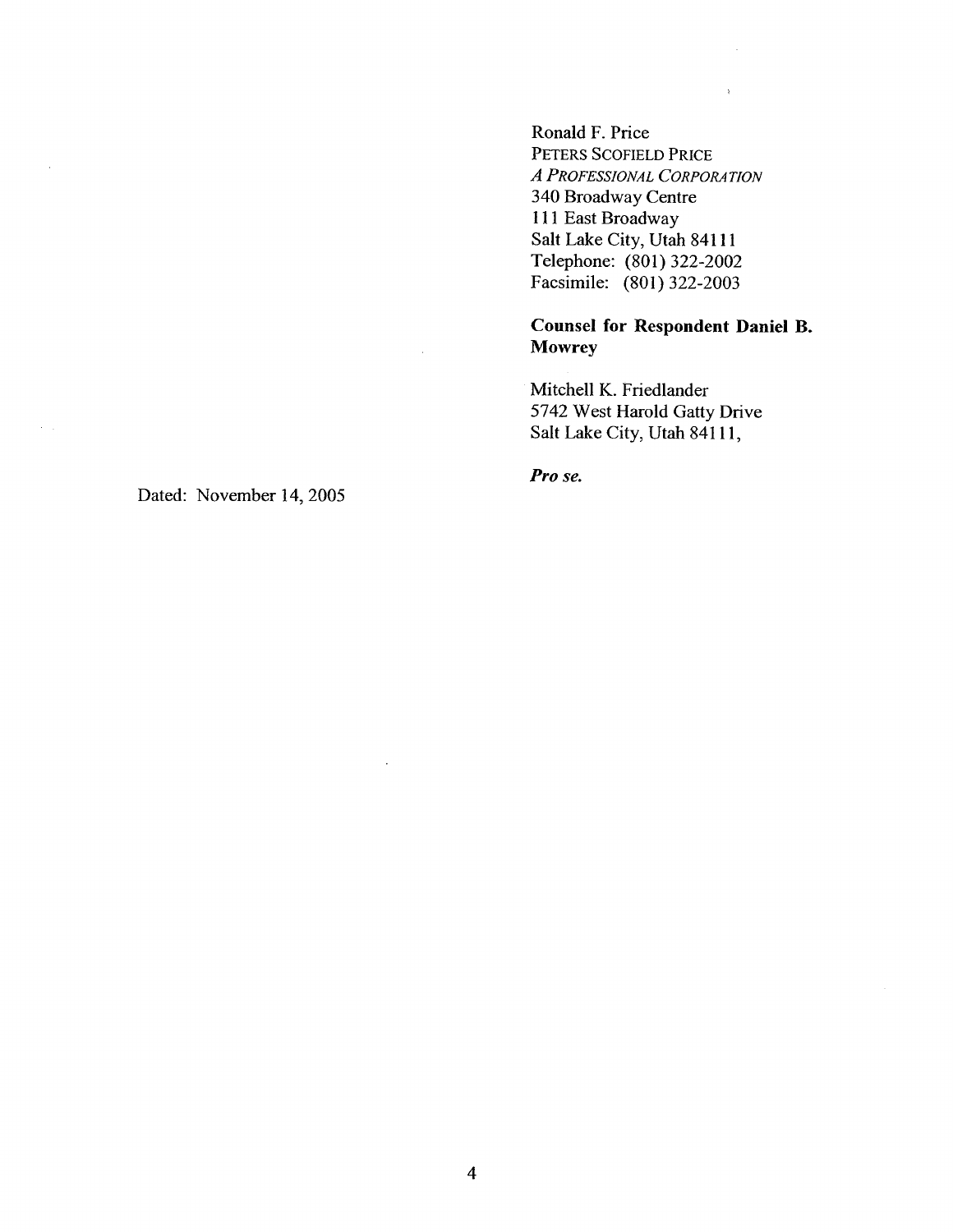# UNITED STATES OF AMERICA FEDERAL TRADE COMMISSION OFFICE OF ADMINISTRATIVE LAW JUDGES WASHINGTON, D.C.

In the Matter of

BASIC RESEARCH, LLC A.G. WATERHOUSE, LLC KLEIN-BECKER USA, LLC NUTRASPORT, LLC SOV AGE DERMALOGIC LABORATORIES, LLC BAN LLC d/b/a BASIC RESEARCH LLC OLD BASIC RESEARCH, LLC BASIC RESEARCH, A.G. WATERHOUSE, KLEIN-BECKER USA, NUTRA SPORT, and SOVAGE DERMALOGIC LABORATORIES DENNIS GAY DANIEL B. MOWREY d/b/a AMERICAN PHYTOTHERAPY RESEARCH LABORATORY, and MITCHELL K. FRIEDLANDER, Respondents

Docket No. 9318

# ORDER ON UNOPPOSED MOTION FOR EXTENSION OF TIME TO EXCHANGE AND SERVE COURTESY COPIES ON THE ADMINISTRATIVE LAW JUDGE OF OBJECTIONS TO FINAL PROPOSED WITNESS AND EXHIBIT LISTS

THIS CAUSE came before the Chief Administrative Law Judge on Respondents'

Unopposed Motion for Extension of Time to Exchange and Serve Courtesy Copies on the

Administrative Law Judge of Objections to Final Proposed Witness and Exhibit Lists.

Having reviewed the Motion, and good cause having been shown for the two week

extension requested, it is hereby ORDERED that the motion is GRANTED. The parties

shall have up to and including November 29, 2005 to exchange and serve courtesy copies

on the administrative law judge of objections to final proposed witness and exhibit lists.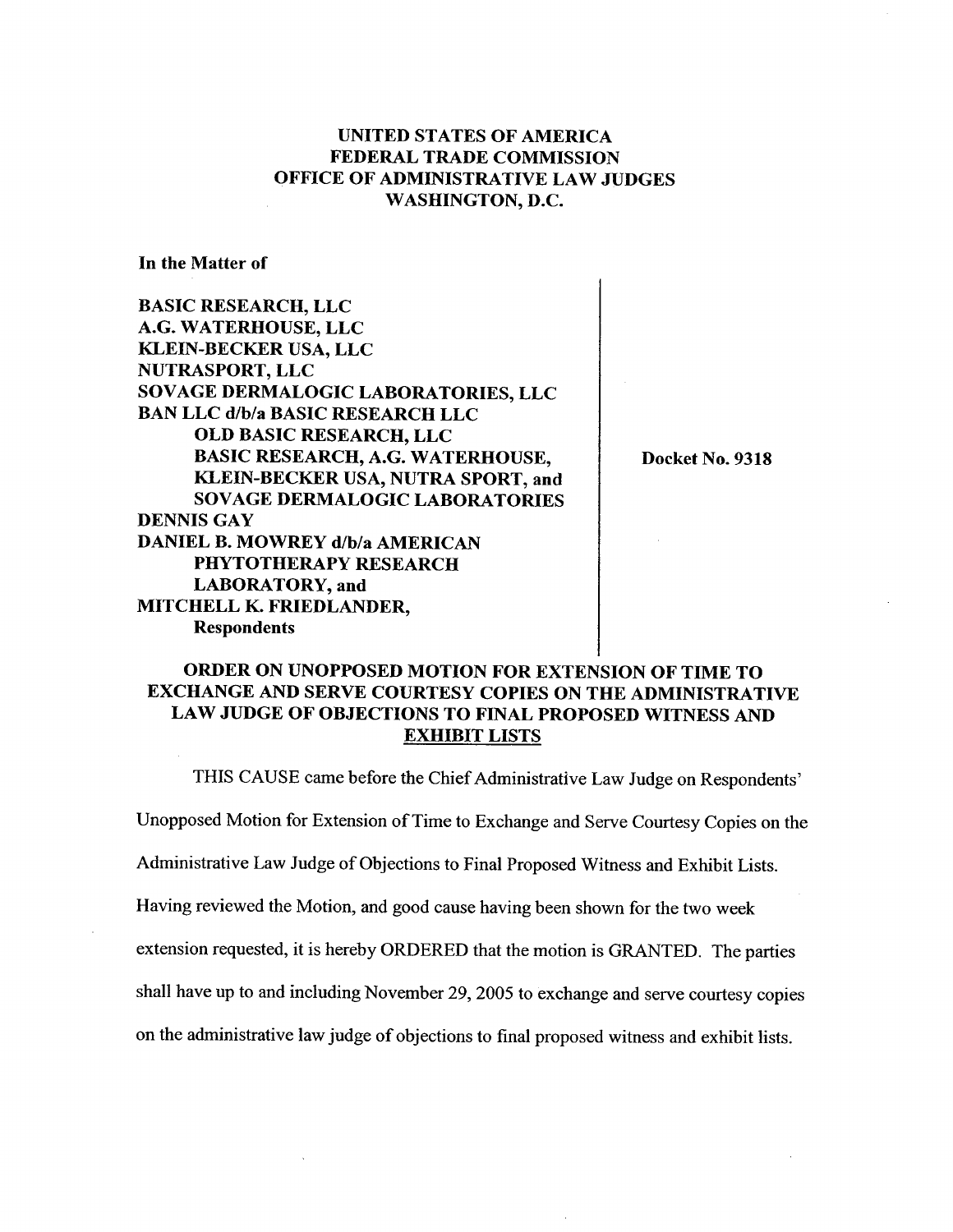ORDERED:

 $\label{eq:2.1} \frac{1}{\sqrt{2\pi}}\frac{1}{\sqrt{2\pi}}\frac{1}{\sqrt{2\pi}}\frac{1}{\sqrt{2\pi}}\frac{1}{\sqrt{2\pi}}\frac{1}{\sqrt{2\pi}}\frac{1}{\sqrt{2\pi}}\frac{1}{\sqrt{2\pi}}\frac{1}{\sqrt{2\pi}}\frac{1}{\sqrt{2\pi}}\frac{1}{\sqrt{2\pi}}\frac{1}{\sqrt{2\pi}}\frac{1}{\sqrt{2\pi}}\frac{1}{\sqrt{2\pi}}\frac{1}{\sqrt{2\pi}}\frac{1}{\sqrt{2\pi}}\frac{1}{\sqrt{2\pi}}\frac{1}{\sqrt$ 

 $\sim 10^{11}$  km s  $^{-1}$ 

Date:

 $\bar{z}$ 

Stephen J. McGuire Chief Administrative Law Judge

 $\sim$   $\sim$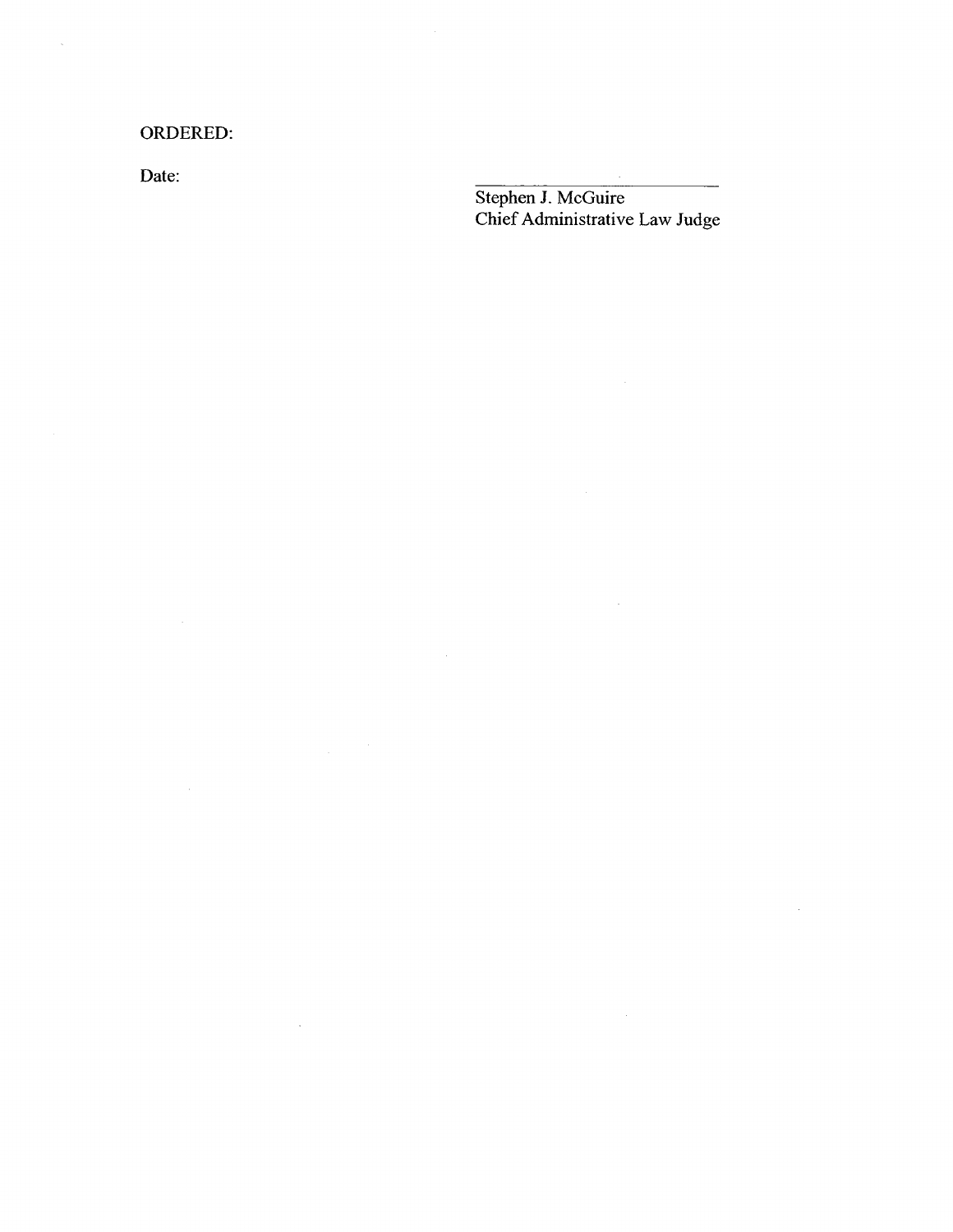# UNITED STATES OF AMERlCA FEDERAL TRADE COMMISSION OFFICE OF ADMINISTRATIVE LAW JUDGES WASHINGTON, D.C.

In the Matter of

BASIC RESEARCH, LLC A.G. WATERHOUSE, LLC KLEIN-BECKER USA, LLC NUTRASPORT, LLC SOVAGE DERMALOGIC LABORATORIES, LLC BAN LLC d/b/a BASIC RESEARCH LLC OLD BASIC RESEARCH, LLC BASIC RESEARCH, A.G. WATERHOUSE, KLEIN-BECKER USA, NUTRA SPORT, and SOVAGE DERMALOGIC LABORATORIES DENNIS GAY DANIEL B. MOWREY d/b/a AMERICAN PHYTOTHERAPY RESEARCH LABORATORY, and MITCHELL K. FRlEDLANDER, Respondents

Docket No. 9318

#### CERTIFICATE OF SERVICE

I hereby certify that on this 14th day of November, 2005 I caused the Unopposed

Motion for Extension of Time to Exchange and Serve Courtesy Copies on the

Administrative Law Judge of Objections to Final Proposed Witness and Exhibit Lists to

be filed and served as follows:

1) an original and one paper copy filed by hand delivery and one electronic copy in PDF format filed by electronic mail to

> Donald S. Clark **Secretary** U.S. Federal Trade Commission 600 Pennsylvania Avenue, N.W. Room H-159 Washington, D.C. 20580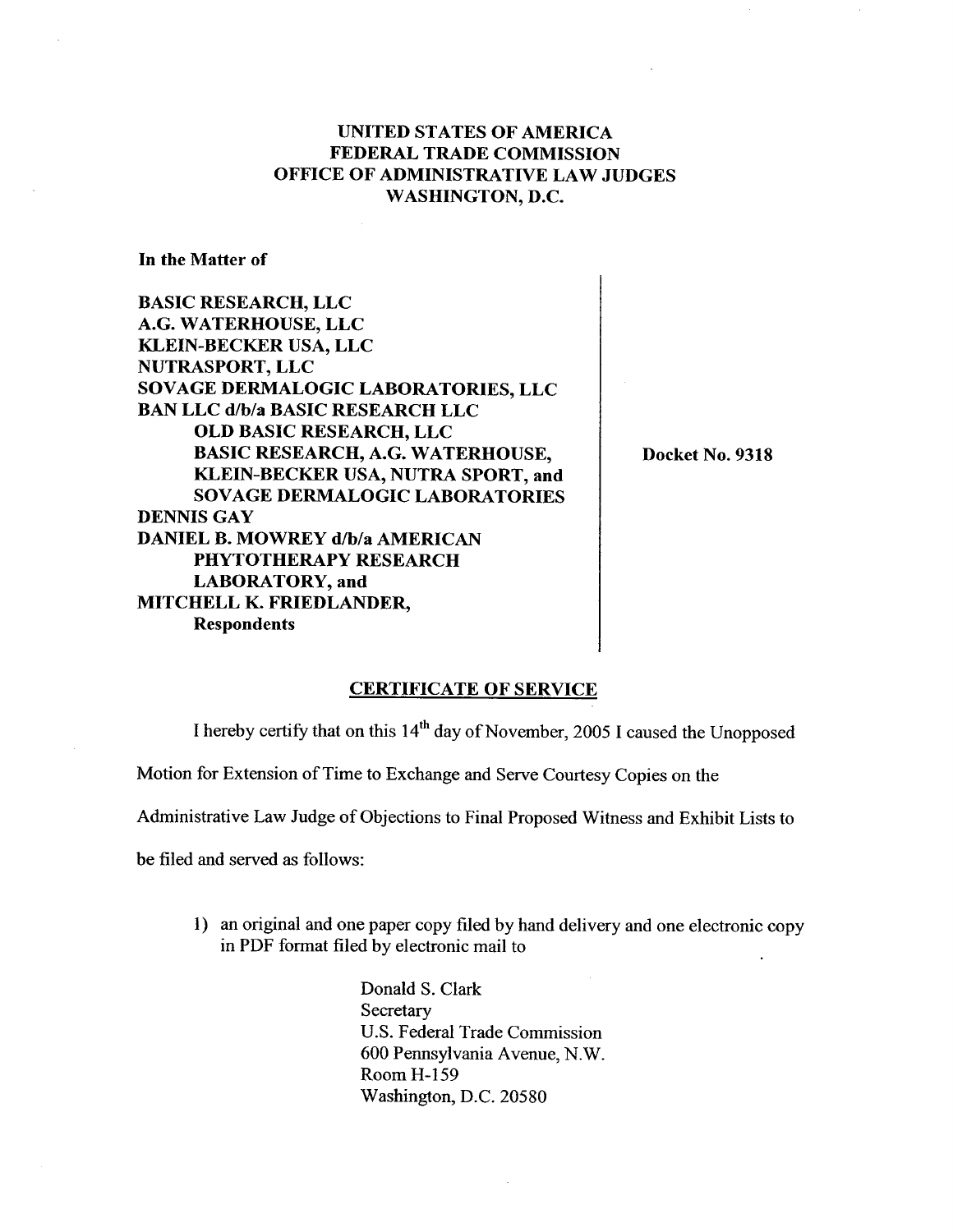#### Email: secretary@ftc.gov

2) two paper copies delivered by hand delivery to:

The Hon. Stephen J. McGuire Chief Administrative Law Judge U.S. Federal Trade Commission 600 Pennsylvania Avenue, N.W. Room H-112 Washington, D.C. 20580

3) one paper copy by first class U.S. Mail to:

James Kohm Associate Director, Enforcement U.S. Federal Trade Commission 601 New Jersey Avenue, N.W. Washington, D.C. 20001

4) one paper copy by first class U.S. mail and one electronic copy in PDF format by electronic mail to:

> Laureen Kapin Joshua S. Milard Laura Schneider Walter C. Gross III Lemuel W.Dowdy Edwin Rodriguez U.S. Federal Trade Commission 600 Pennsylvania Avenue, N.W. Suite NJ-2122 Washington, D.C. 20580 Email: lkapin@ftc.gov  $j$ millard $@$ ftc.gov lschneider@ftc.gov wgross@ftc.gov ldowdy@ftc.gov erodriguez $@$ ftc.gov

Stephen E. Nagin Nagin, Gallop & Figueredo, P.A. 3225 Aviation Avenue Third Floor Miami, FL 33133-4741 Email: snagin@ngf-law.com